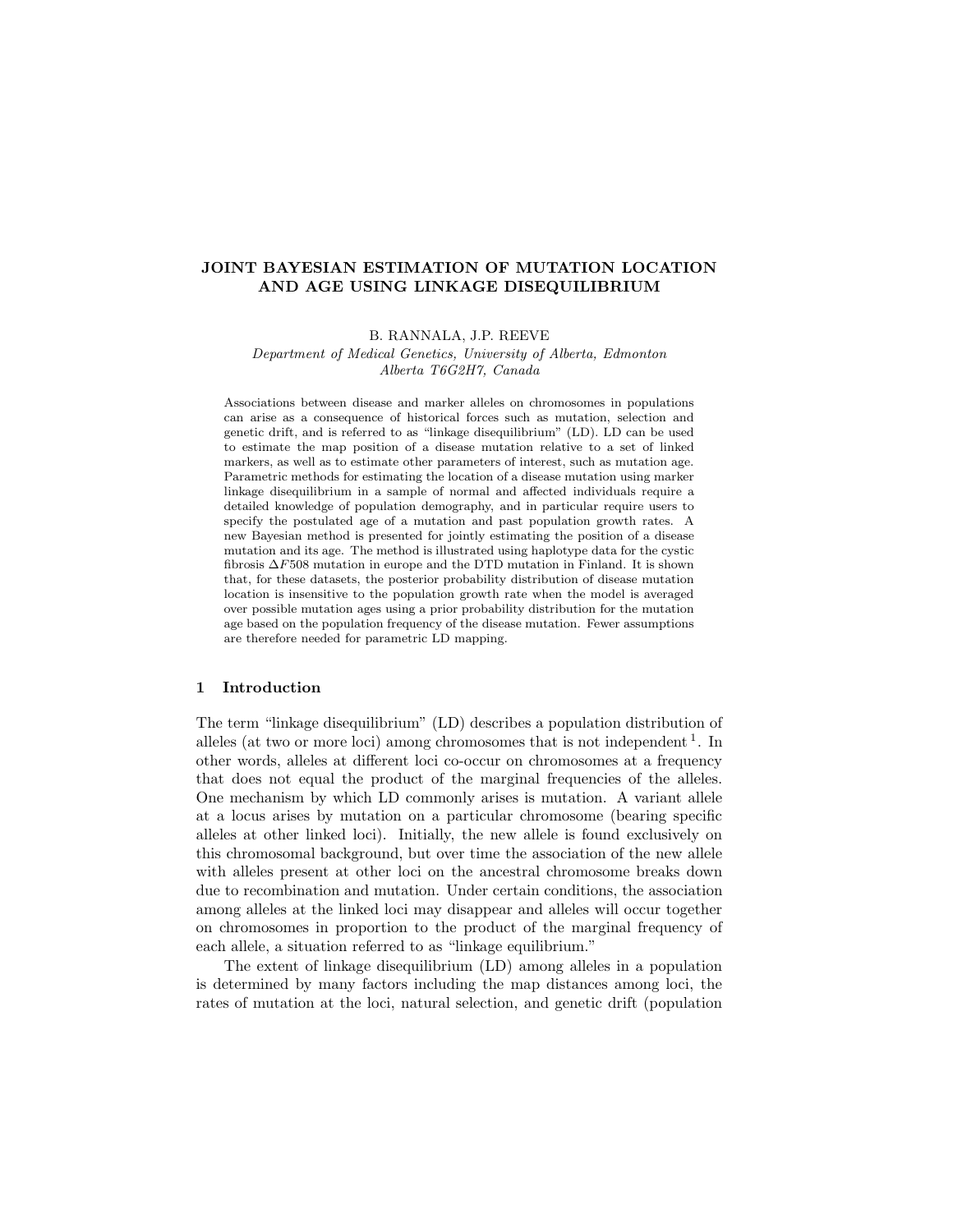demographic history, etc). Recently, human geneticists have begun to exploit linkage disequilibrium to map disease mutations<sup>2</sup>, to estimate the ages of known mutations<sup>3</sup>, and to reconstruct ancient demographic events<sup>4</sup>.

### 1.1 Linkage disequilibrium gene mapping

One of the most important practical applications of linkage disequilibrium studies in humans is to map the positions of mutations that cause disease 2 . Linkage mapping methods for finding mutation locations using patterns of marker-disease co-segregation on pedigrees have limited resolution, usually less than 1 cM (roughly 1 Mb). To identify a disease mutation by positional cloning greater resolution is needed. LD mapping methods can have much greater resolution than linkage analysis because the methods exploit recombination events occurring in the extended genealogy relating a random sample of individuals from a population. The population genealogy will typically involve thousands of meioses versus a few hundred, at most, for linkage analysis using even very large pedigrees.

# 1.2 Estimating mutation ages

Several recent papers have proposed methods for estimating the age of a mutation with a known location using information from variation at linked genetic markers and the population frequency of the mutation<sup>3</sup>. These methods typically assume that the location of the mutation is known relative to a set of linked markers. Although it has been suggested that it might be possible to jointly estimate mutation ages and locations<sup>5</sup> the complexity of the analysis is such that this has so far not been achieved, except in simplified cases which are generally unrealistic for human populations<sup>6</sup>.

### 1.3 Joint estimation of mutation age and location

In this paper, we explore the use of LD to map genes in the face of an unknown disease allele age and uncertain past population growth rates using Bayesian Markov chain Monte Carlo (MCMC) methods. Previous methods for LD mapping have assumed that one or more of the mutation age, location, or population growth rate parameters are known  $^{7,8,9,10,11}$  or have made unrealistic assumptions about population demography <sup>12,13,6</sup>. Here, we show that by averaging over the possible age of a disease mutation, using a prior age distribution based on the present population frequency, estimates of mutation location may be obtained that are quite insensitive to the population growth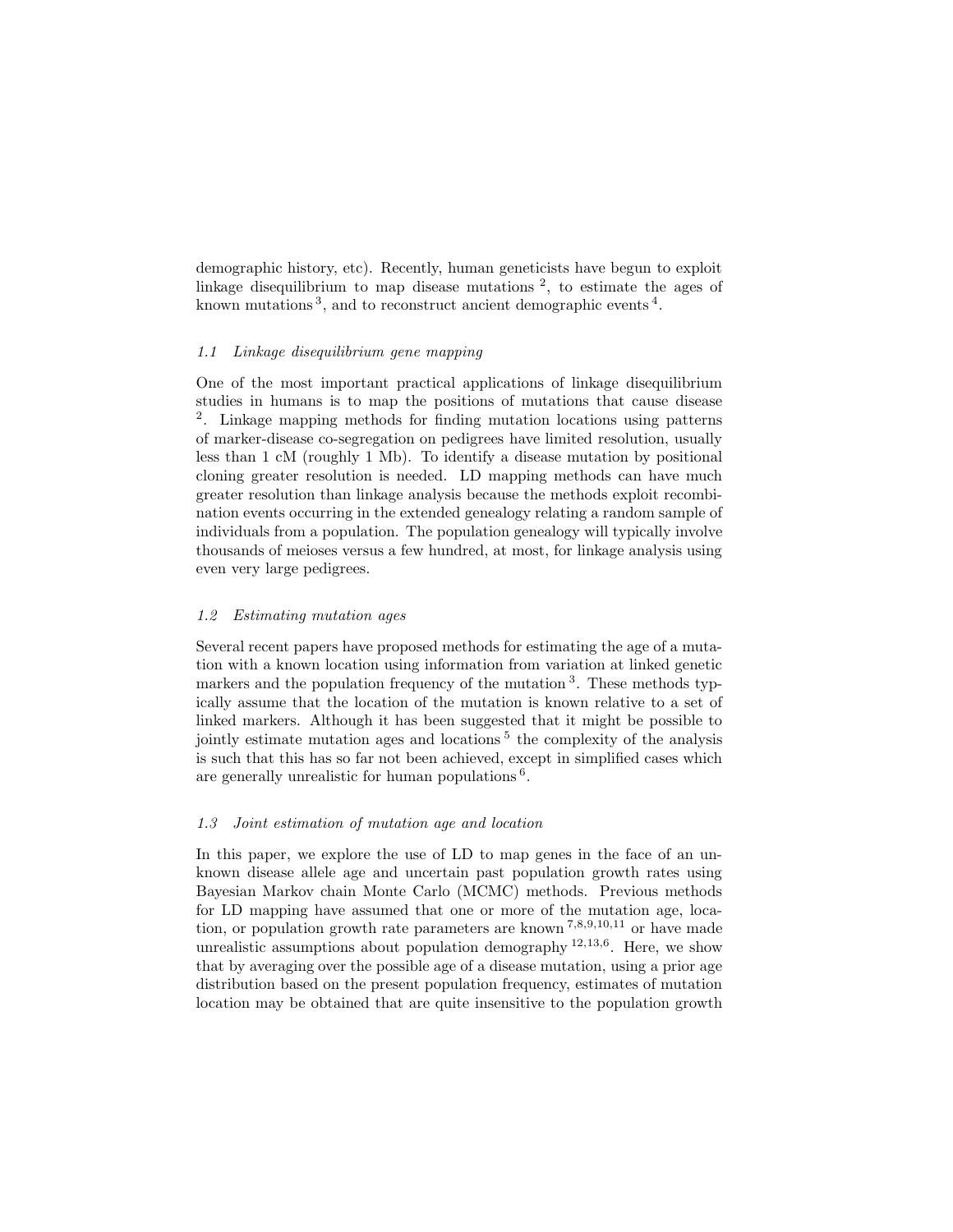rate; this is encouraging since the past growth rates are usually poorly known and a less parameterized model is therefore desirable.

### 2 Theory

Following standard terminology<sup>1</sup> we define a genetic locus to be a specific physical position in the nucleotide sequence of a chromosome. An allele is defined to be a variant of a locus with one or more nucleotides altered by point mutation, nucleotide insertion or deletion, etc. Define  $X$  to be a matrix of haplotypes for a specified set of marker loci (i.e., phase-determined alleles for the markers) for a sample of chromosomes bearing a disease mutation of unknown location. Let Z be a matrix of the marker haplotypes from a random (ethnically matched) sample of normal individuals. Define p to be a matrix of the (unknown) marker allele frequencies in the population of normal chromosomes. Let  $\tau$  be the unobserved ancestral genealogy underlying the sample of disease chromosomes, Y<sup>−</sup><sup>0</sup> be a matrix of the ancestral haplotypes in the genealogy,  $\mathbf{Y}_0$  be the (unknown) ancestral haplotype on which the disease mutation first arose, and  $t_0$  be the (unknown) age of the mutation. Define  $\theta$  to be the position (in Morgans) of the mutation relative to marker locus 1, Θ to be a vector of genetic parameters, such as the map distances among marker loci, etc, and  $\Lambda$  to be a vector of the demographic parameters, including the fraction of the population of disease chromosomes sampled,  $f$ , and the population growth rate,  $r$  (assuming exponential growth). In this paper, we consider haplotype data but our method also can be used with genotype data under simple models of inheritance <sup>14</sup>

### 2.1 Likelihood and prior distributions of parameters

The method we present is an extension of the Bayesian LD mapping method of Rannala and Reeve<sup>11,14</sup>. Details of the likelihood and the priors for parameters other than  $t_0$  can be found in the earlier papers. Here, we focus on the addition of a prior for  $t_0$  and the steps involved in integrating over this prior. The likelihood of the sampled disease haplotypes and the (unobserved) ancestral haplotypes is

$$
f(\mathbf{X}, \mathbf{Y}_{-0} | \theta, \Theta, \tau, \mathbf{p}, \mathbf{Y}_0, t_0).
$$

The prior probability density that we use for  $t_0$  is proportional to the likelihood of the observed sample frequency,  $i$ , of the disease allele. From Slatkin and Rannala <sup>15</sup> this is

$$
f(t_0|i,r,N,q) \propto \left\{ \frac{1 - e^{-rt_0}}{1 - e^{-rt_0} + e^{-rt_0}(2Nqr/i)} \right\}^{i-1} \frac{1}{1 - i/(2Nqr) + e^{rt_0}/(2r)},
$$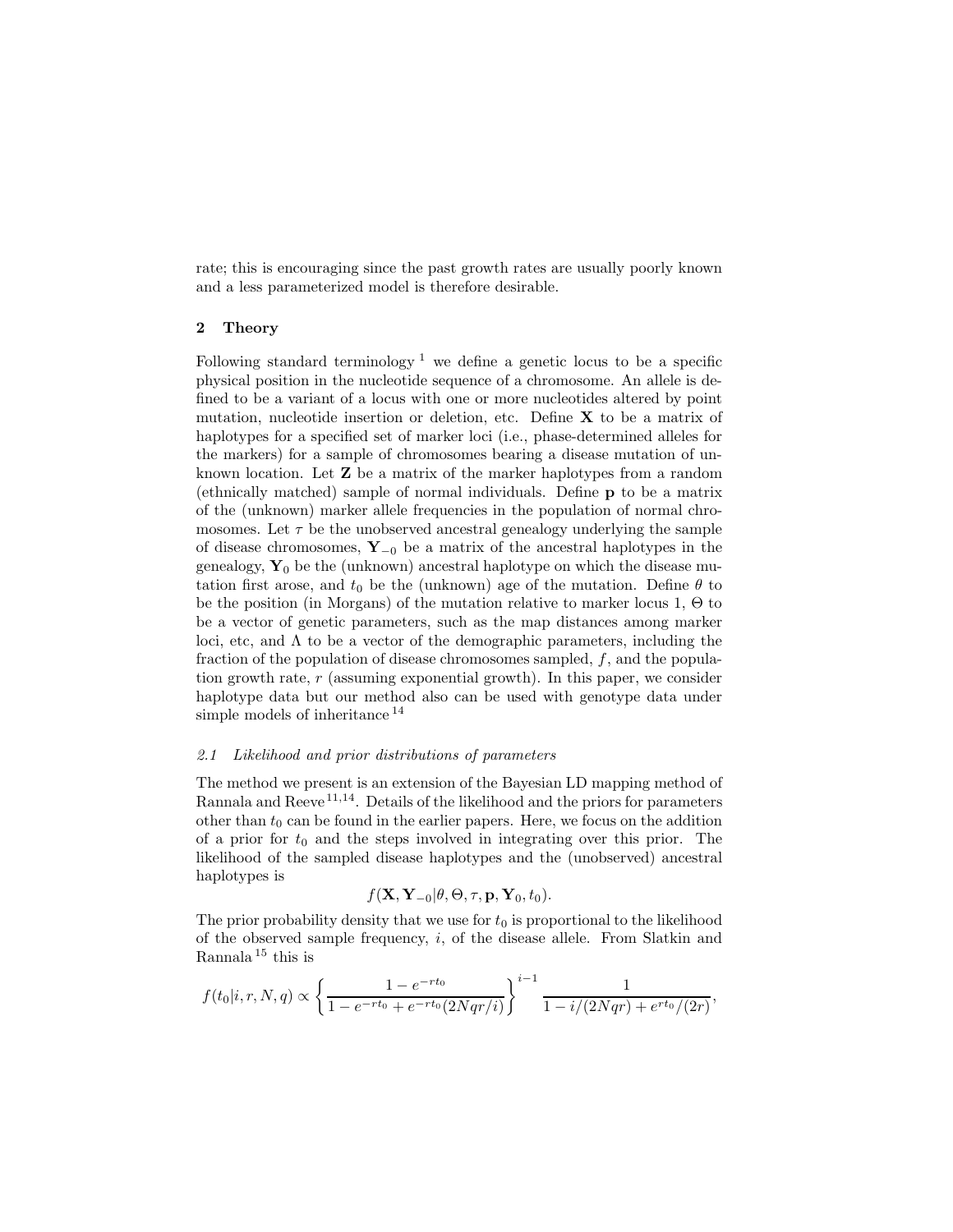where we have substituted  $f = i/(Nq)$ , where i is the number of disease chromosomes in the sample,  $N$  is the population size and  $q$  is the relative population frequency of disease chromosomes (e.g., estimated based on disease incidence and mode of inheritance). The above equation is sometimes multiplied by an additional term,  $e^{-rt_0}$  to take account of the decreased influx of mutations at time  $t_0$  in the past due to the smaller past population size under a model of exponential population growth  $16$  but this addition has little effect on estimates of disease location for the examples we present below.

### 2.2 Posterior distribution of parameters

The joint posterior density of the parameters is given by

$$
f(\theta, \mathbf{Y}, \tau, \mathbf{p}, t_0 | \mathbf{X}, \mathbf{Z}, \Theta, N, q, r, i) =
$$
  

$$
\frac{f(\mathbf{X}, \mathbf{Y}_{-0} | \theta, \Theta, \tau, \mathbf{p}, \mathbf{Y}_0, t_0) f(\tau | N, q, r) f(\mathbf{Y}_0 | \mathbf{p}) f(\mathbf{Z} | \mathbf{p}) f(\theta) f(\mathbf{p}) f(t_0 | i, N, q, r)}{f(\mathbf{X}, \mathbf{Z} | \Theta, N, q, r, i)},
$$

where the priors for the variables other than  $t_0$  are as given in Rannala and Reeve<sup>11</sup>. We used a uniform prior for the position of the disease mutation,  $\theta$ , although a prior based on an annotated human genome sequence and a mutation database could also have been used <sup>11</sup>.

Markov chain Monte Carlo (MCMC) methods were used to generate the joint posterior density of the parameters in the above equation based on a Metropolis-Hastings algorithm. The basic principle of MCMC analysis is to simulate observations from a Markov chain with a stationary distribution that is the joint posterior probability density of the parameters. The joint and marginal posterior densities can be estimated by running this chain on a computer until it converges and then sampling parameter values from the chain at equal intervals. The above method has been implemented in version 2.2 of the LD mapping program DMLE+ available for downloading from dmle.org.

# 3 Examples

To illustrate the method, we apply it to two data sets for which haplotypes are available and a disease mutation has been cloned. This will allow us to directly test the accuracy of the method using relevant empirical data. The first data set that we examine is for a common mutation causing cystic fibrosis (CF) in europeans, the  $\Delta F508$  mutation; the second data set we examine is for a founder mutation in Finland that causes diastrophic dysplasia (DTD). All analyses were carried out using DMLE+ version 2.2.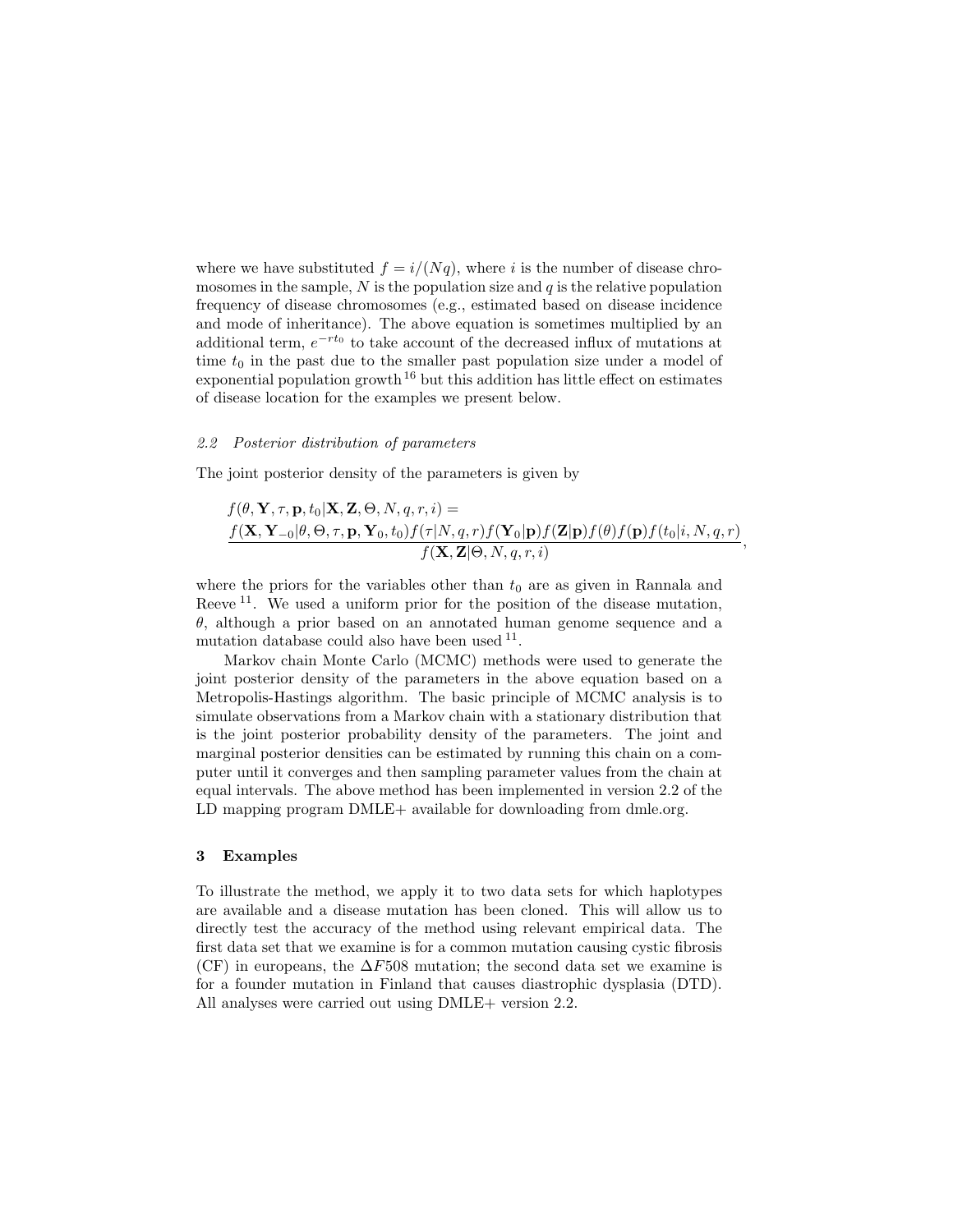### 3.1 Cystic fibrosis ∆F508 mutation in Europe

The  $\Delta F508$  mutation is the most common cause of CF in european populations, accounting for roughly 70 percent of CF mutations. The data set we analyze was originally used to map the CF gene <sup>17</sup>. In total, 63 chromosomes from this data set carry the  $\Delta F508$  mutation. We excluded one of these chromosomes from our analysis as it appears to belong to a very different haplogroup and possibly represents a recurrent mutation. The chromosomes were typed for 23 biallelic markers (RFLPs) that span 1.8 Mb, with the mutation located 880 kb from marker 1. The two closest markers to the mutation are at 869.8 and 889.8 kb, respectively. Haplotype phase was inferred via linkage analysis of relatives of probands. Approximately 6 percent of the markers in the disease chromosomes are missing data; we integrate over the missing markers using data augmentation in our algorithm <sup>14</sup>.



Figure 1: The posterior probability density of the position,  $\theta$ , of the CF mutation  $\Delta F508$ relative to marker 1. A total of 23 markers were typed for 62 disease chromosomes carrying the ∆F508 mutation. Separate analyses were carried out using two different population growth rates  $r = 0.05$  (dashed line) and  $r = 0.02$  (solid line). The 95 percent credible set of values for each posterior density is indicated by the (dashed and solid) horizontal lines at the bottom of the figure. The true position of the mutation (assuming  $1 \text{ cM} = 1 \text{ Mb}$ ) is indicated by the vertical line. The posterior density is little affected by the growth rate. The program is simultaneously estimating the age of the mutation,  $t_0$ .

The results of the analysis are shown in Figures 1 and 2. Using either a growth rate of  $r = 0.02$  or  $r = 0.05$  ( $r = 0.05$  is often assumed to be the recent growth rate for european populations) the 95 percent credible set for  $\theta$ , the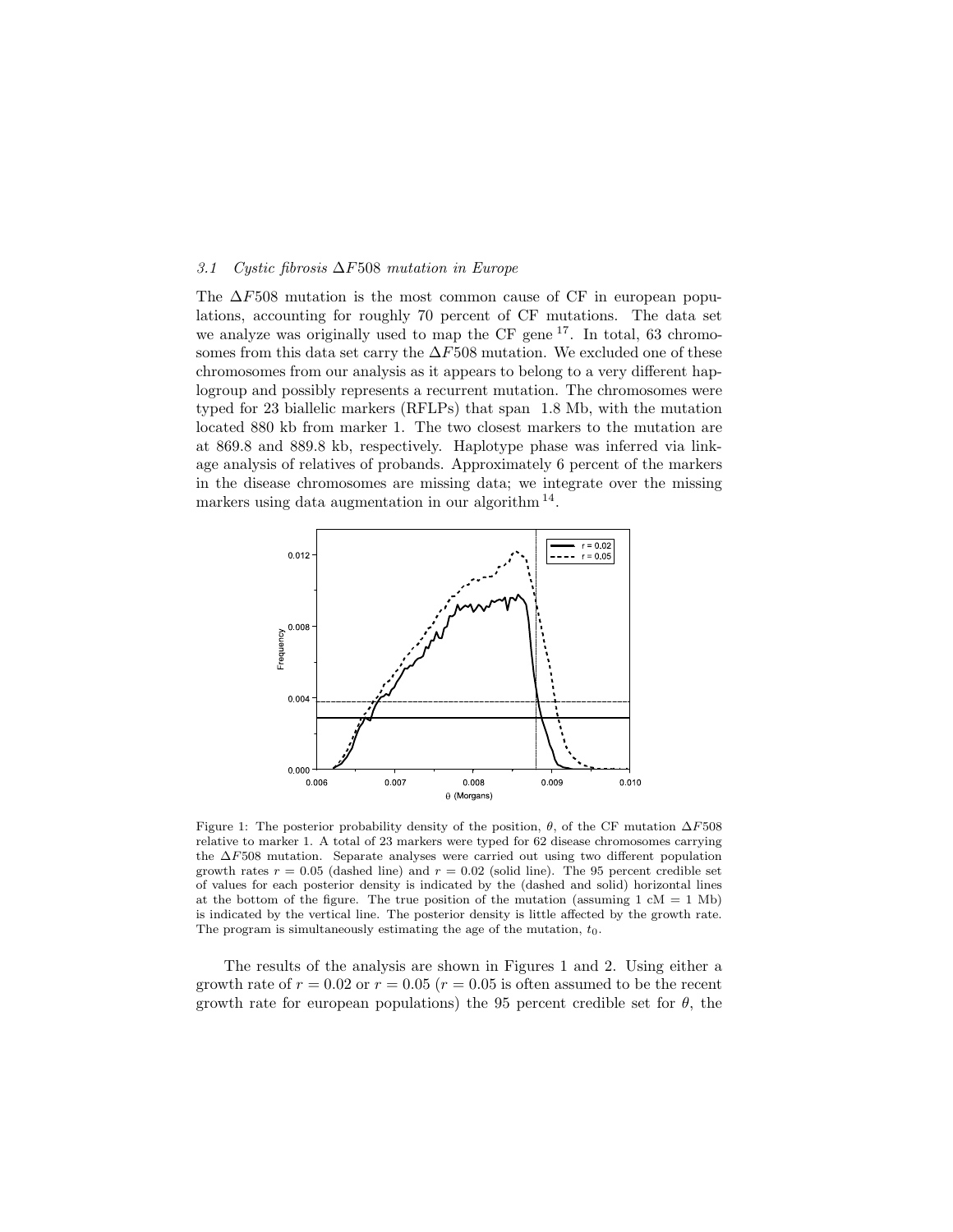

Figure 2: The posterior probability density of the age,  $t_0$ , of the CF mutation  $\Delta F508$ . A total of 23 markers were typed for 62 disease chromosomes carrying the  $\Delta F508$  mutation. Separate analyses were carried out using two different population growth rates  $r = 0.05$ (dashed line) and  $r = 0.02$  (solid line). The 95 percent credible set of values for each posterior density is indicated by the (dashed and solid) horizontal lines at the bottom of the figure. The posterior density is little affected by the growth rate. The program is simultaneously estimating the position of the mutation,  $\theta$ .

position of the mutation relative to marker 1, ranges from roughly .65 cM to either 0.9 cM (for  $r = 0.02$ ) or 0.925 cM (for  $r = 0.05$ ) as shown in Figure 1. In both cases, the true position of the mutation  $(0.88 \text{ cM}$  assuming 1 cM = 1 Mb) is bracketed by the 95 percent credible set. The growth rate parameters have a much larger effect on the posterior density of the allele age parameter,  $t_0$  as shown in Figure 2. In that case, the 95 percent credible set is  $(200,310)$ , for  $r = 0.05$ , and is (350,700) for  $r = 0.02$  (in units of generations). This indicates that estimates of allele ages are highly sensitive to inferred population growth rates but estimates of mutation location are much less sensitive to the population growth rate if one integrates over the mutation age.

### 3.2 Diastrophic dysplasia mutation in Finland

DTD is an autosomal recessive disease with an unusually high frequency (roughly 2 percent are carriers) in the Finnish population, probably due to a founder event that occurred about 2,000 years ago ( 100 generations). We used 5 markers (2 RFLPs and 3 microsatellites) from an unpublished data set provided by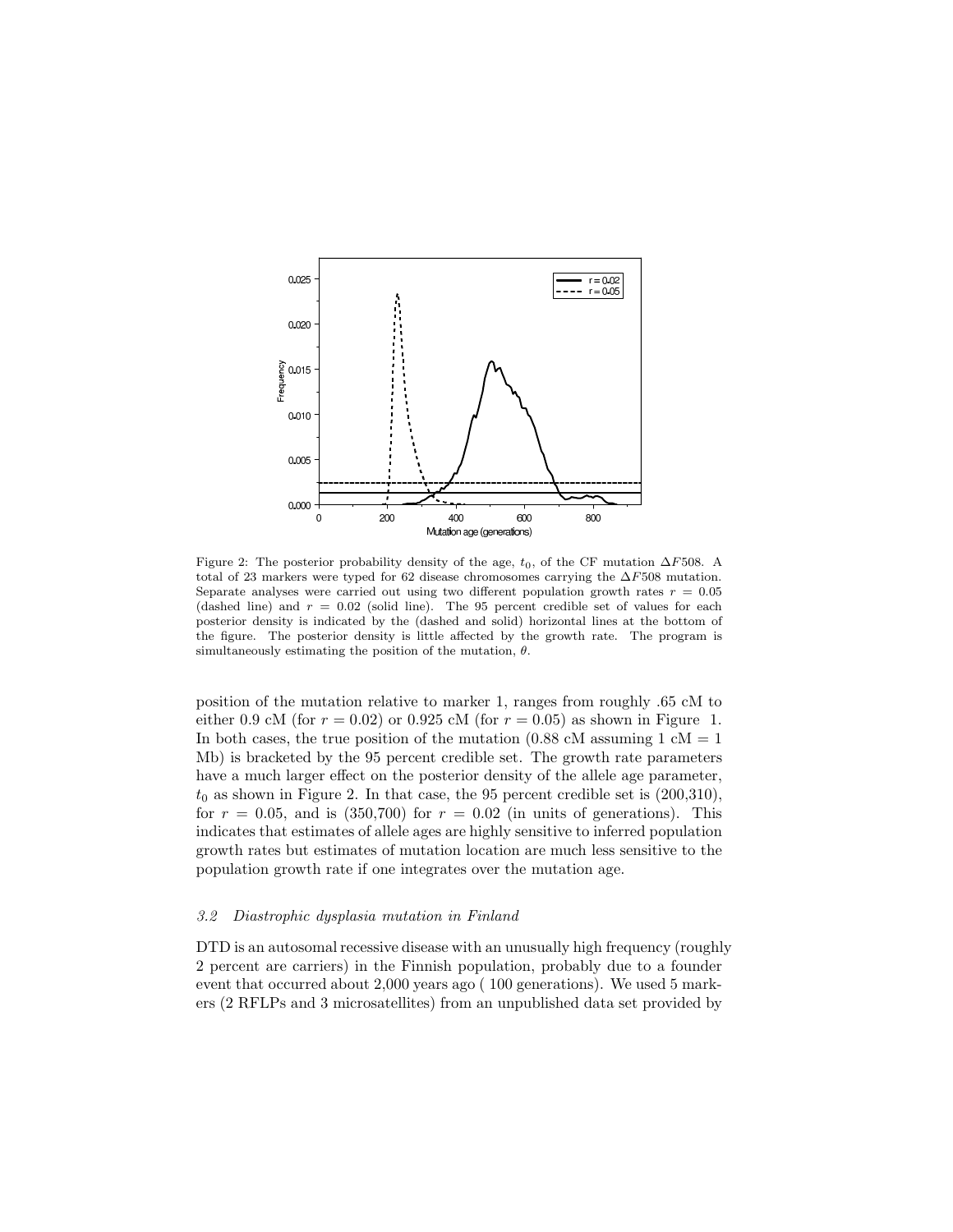J. Hästbacka that was used to clone the DTD gene <sup>18</sup>. This data set was previously analyzed using our DMLE+ program and fixing the age of  $t_0$  to be 100 generations <sup>11</sup> . The data set is comprised of 148 disease chromosomes typed for the 5 markers and 126 controls. There are no missing marker genotypes. The five markers span 20 kb with the mutation located roughly 86 kb centromeric to marker 1. Haplotype phase was inferred via linkage analysis of relatives of probands. A growth rate of  $r = 0.085$  was used based on records of the demographic expansion in Finland<sup>11</sup>.



Figure 3: The posterior probability density of the position,  $\theta$ , of the DTD mutation relative to marker 1. A total of 5 markers were typed for 148 disease chromosomes carrying the DTD mutation. Analyses were carried out using a population growth rate of  $r = 0.085$ . The 95 percent credible set of values is indicated by the horizontal line at the bottom of the figure. The true position of the mutation (assuming  $1 \text{ cM} = 1 \text{ Mb}$ ) is indicated by the vertical line. the program is simultaneously estimating the age of the mutation,  $t_0$ .

The results of the analysis are shown in Figures 3 and 4. Integrating over the allele age has little effect on the posterior density of  $\theta$  in this case. Figure 3 shows the posterior density of  $\theta$ . This density is nearly identical to the posterior density that is obtained by assuming  $t_0 = 100$  (see e.g., Figure 4 of Rannala and Reeve <sup>11</sup>). As in the earlier analysis, the 95 percent credible set for the location of the DTD mutation includes the true location (assuming  $1 \text{ cM} = 1 \text{ Mb}$ . Figure 4 shows the posterior density of the mutation age. This density has a mode of roughly 80 generations with a 95 percent credible set of ages ranging from 65 generations to 105 generations; this range includes the postulated time of the founding of the Finnish population roughly 100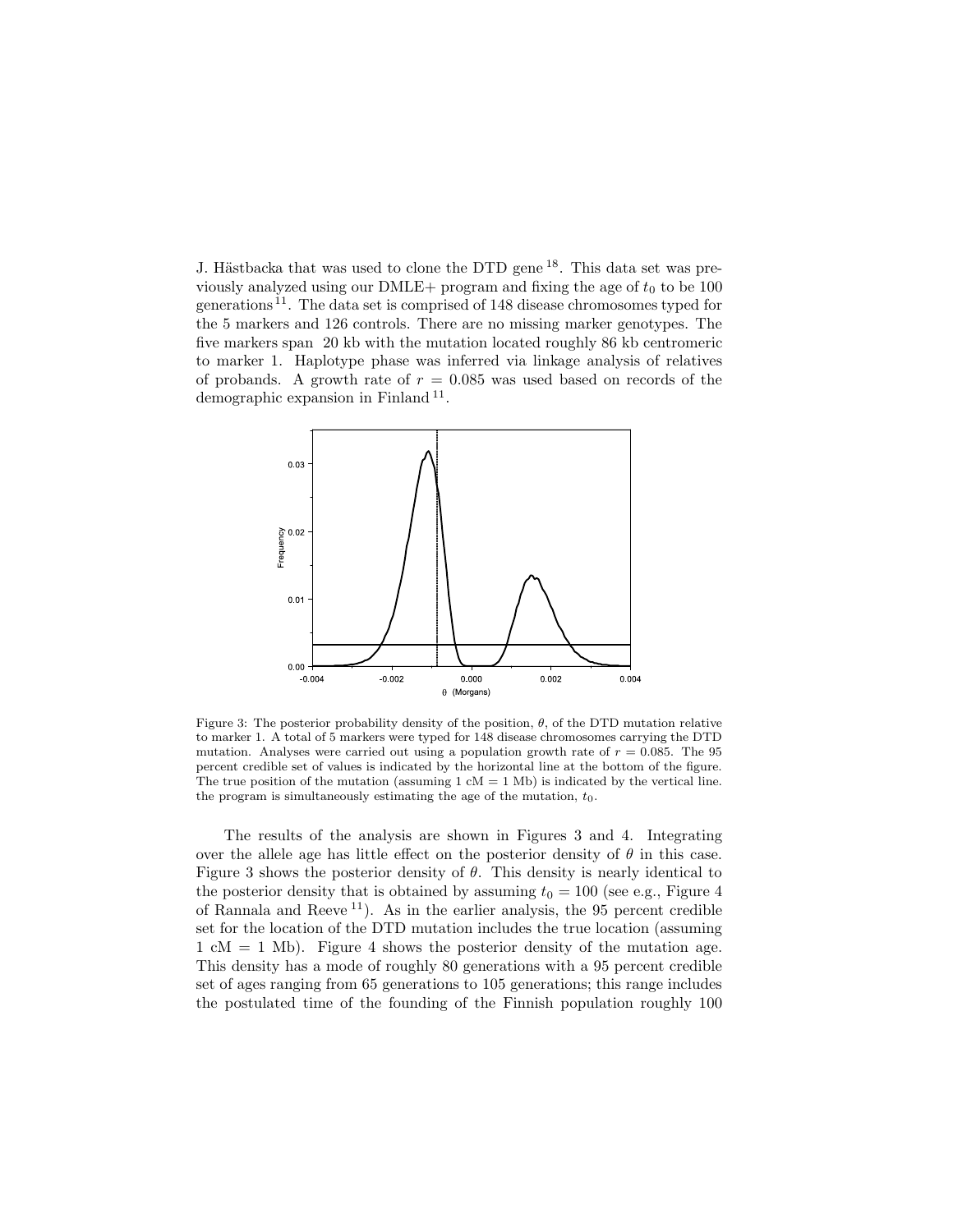

Figure 4: The posterior probability density of the age,  $t_0$ , of the DTD mutation. A total of 5 markers were typed for 148 disease chromosomes carrying the DTD mutation. Analyses were carried out using a population growth rate of  $r = 0.085$ . The 95 percent credible set of values for the posterior density is indicated by the horizontal line at the bottom of the figure. The program is simultaneously estimating the position of the mutation,  $\theta$ .

generations ago supporting the idea that the mutation was introduced at the founding event. Thus, the analysis of the DTD data set supports the idea that it is possible to jointly estimate mutation location and age as both the estimates obtained in this case appear quite reasonable.

# 4 Discussion

In this paper, we have explored the feasibility of jointly estimating the age of a disease mutation and its location using multilocus marker haplotypes for a sample of chromosomes bearing a disease mutation and a sample of normal chromosomes. We have used MCMC methods, extending our previously developed LD mapping program DMLE+. In the case of the two data sets analyzed, one for the DTD mutation in Finland and another for the CF  $\Delta F508$ mutation, the method performs well, allowing joint estimates of the two parameters and leading to reasonable results for mutation ages and successfully locating the disease mutation with 95 percent probability, One new finding that is particularly encouraging is that the posterior density of the mutation location appears insensitive to the (unknown) population growth rate when